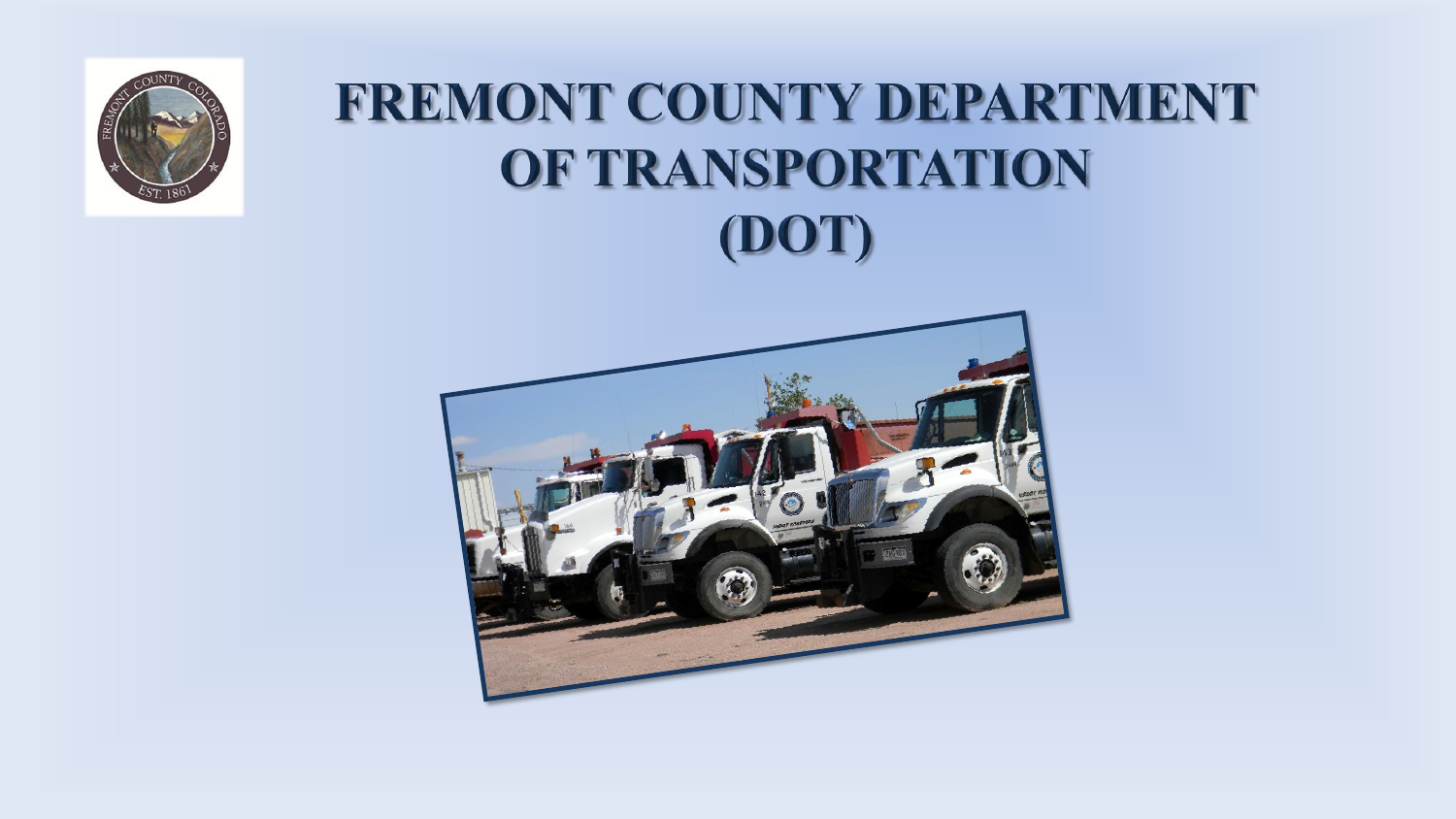# **DOT Road Maintenance Summary**

# **Chip Seal:**

•**CR 27A (1000 to 3000)** •**CR 28 (5800 to 6400)**

### **Asphalt Projects:**

•**CR 119 (100 to 1300)** •**CR 138 (100)** •**CR 142 (100)** •**CR 143A (100 to 600)** •**N Orchard (800)**

### **Gravel:**

•**Various roads as needed** •**CR 84/CR 132/CR 143**

# **Dust Suppressant:**

**CR66/ CR277/ CR143/CR80/CR77/Cedar/4-Mile Lane Indiana/CR84/CR127/Cedar Hills/ CR132/CR19/CR103/Birch/ Cone/Washington/CR49/CR7/CR45/CR46/CR47/CR4/Holiday Hills/Fox Creek/CR6/CR40/CR27A/CR28 CR29/CR31/CR61/CR2/CR21**

#### **Cattle Guards: CR 3A CR 21A Concrete Pans: N/A Culverts: CR 49 CR 132 MM6 Misc Culverts as needed**



### **Public Relations:**

- •**Meetings: Various and on-going**
- •**Citizen Contacts: 102**
- •**Completed Work Orders: 72**
- •**Open Work Orders: 19**
- •**Dismissed: 2**
- •**Thanks: 11**



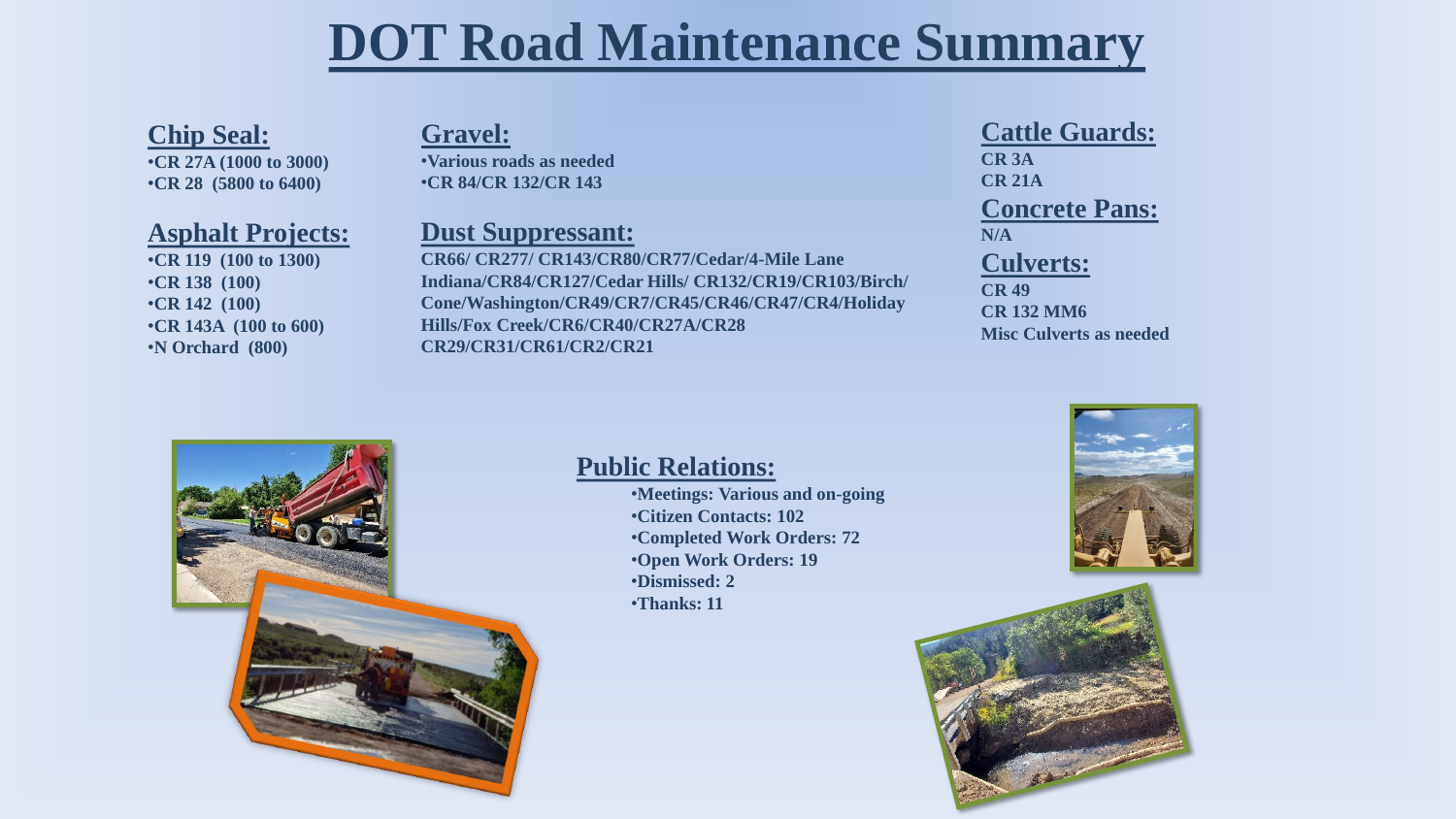# **DOT Road Maintenance**

# **Water Resources State:**

•**Parkdale- 153,900 gallons** •**Texas Creek- 314,590 gallons** •**Cherry Creek- 95,400 gallons** •**Vallie- 234,600 gallons**

**Cañon City:** • **3,553,995 gallons**

**Pathfinder Park:** • 2,893,700 **gallons**

**Park Center:** • **345,050 gallons**

**Beaver Park:** • **0 gallons**

**Badger Creek:** • 24**,000 gallons**

**Total = 7,615,235 gallons**

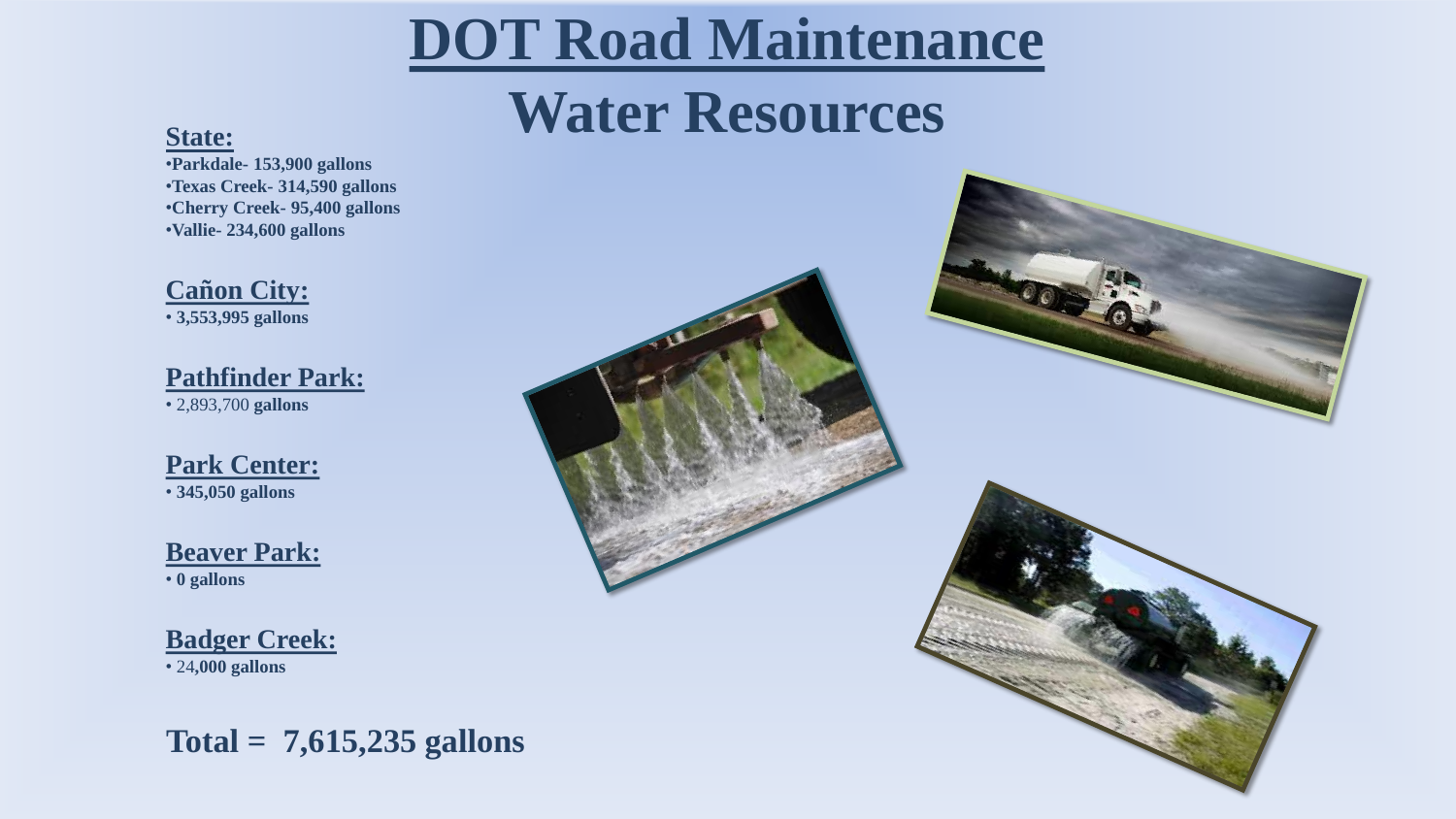# **DOT Emergency Summary**

•**Assisted various agencies as needed, and as events occurred.**





**R-O-W/Traffic Services**

**Permits/Inspections:** •**Driveway Access: 75** •**Street Cut: 103**

# **DOT Cooperative Projects**

# **WPA:**

•Monitored and conducted vegetation and drainage operations as needed.

### **Sheriff Department:**

•Assisted with Emergencies and Signage as needed

# **Pathfinder Park/Eco Park**

\*Performed regular maintenance

# **Acres of Ireland:**

•Performed regular maintenance as needed

**Airport:** •Erosion control maintenance





# **Grant Funding**:

Continued submission of draw down and reimbursement requests as tasks in the scope of work were completed for the Grandview Bridge design phase.



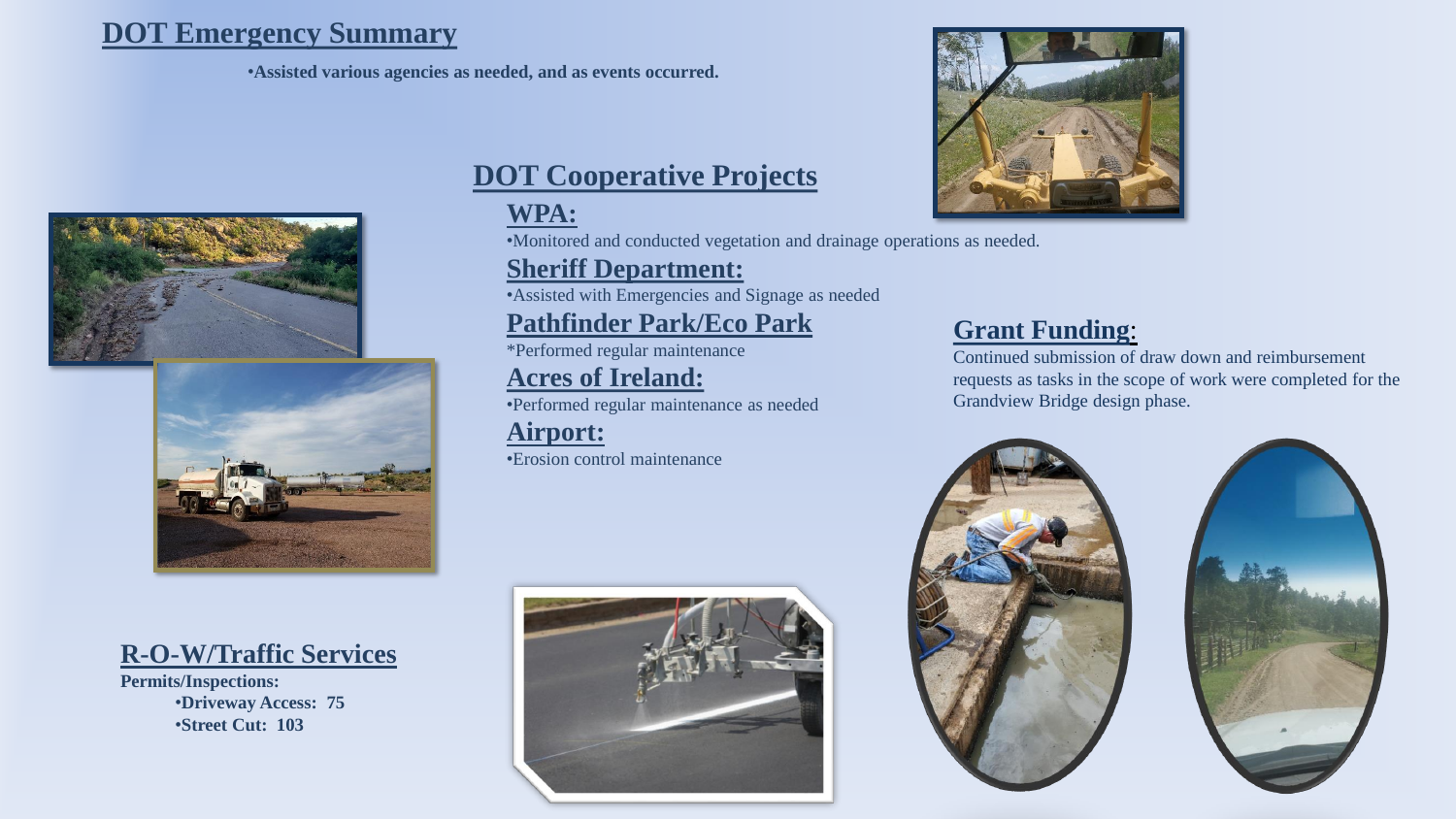# **DOT Fleet Services**

# **1925 Days without Time Loss Due To Injury**

# **Vehicles added:**

 $\bullet$ (2) – DOT  $\cdot$ (5) – Sheriff  $\cdot$ (2) - OEM  $\cdot$ (2) – Parks **Vehicles Disposed:**

•(1) DOT unit (sold)



### **Fleet Shop Repair & Maintenance Hours:**

•DOT: 2368.5 •Sheriff: 1208 •Administration: 241.5 •Airport: 56.5 •DHS: 48 •EHS: 3 •Clerk & Recorder: 3 •Parks: 51 **Insurance Claims:**

 $\cdot$ (1) DOT •(9) Sheriff  $\cdot$ (1) DA